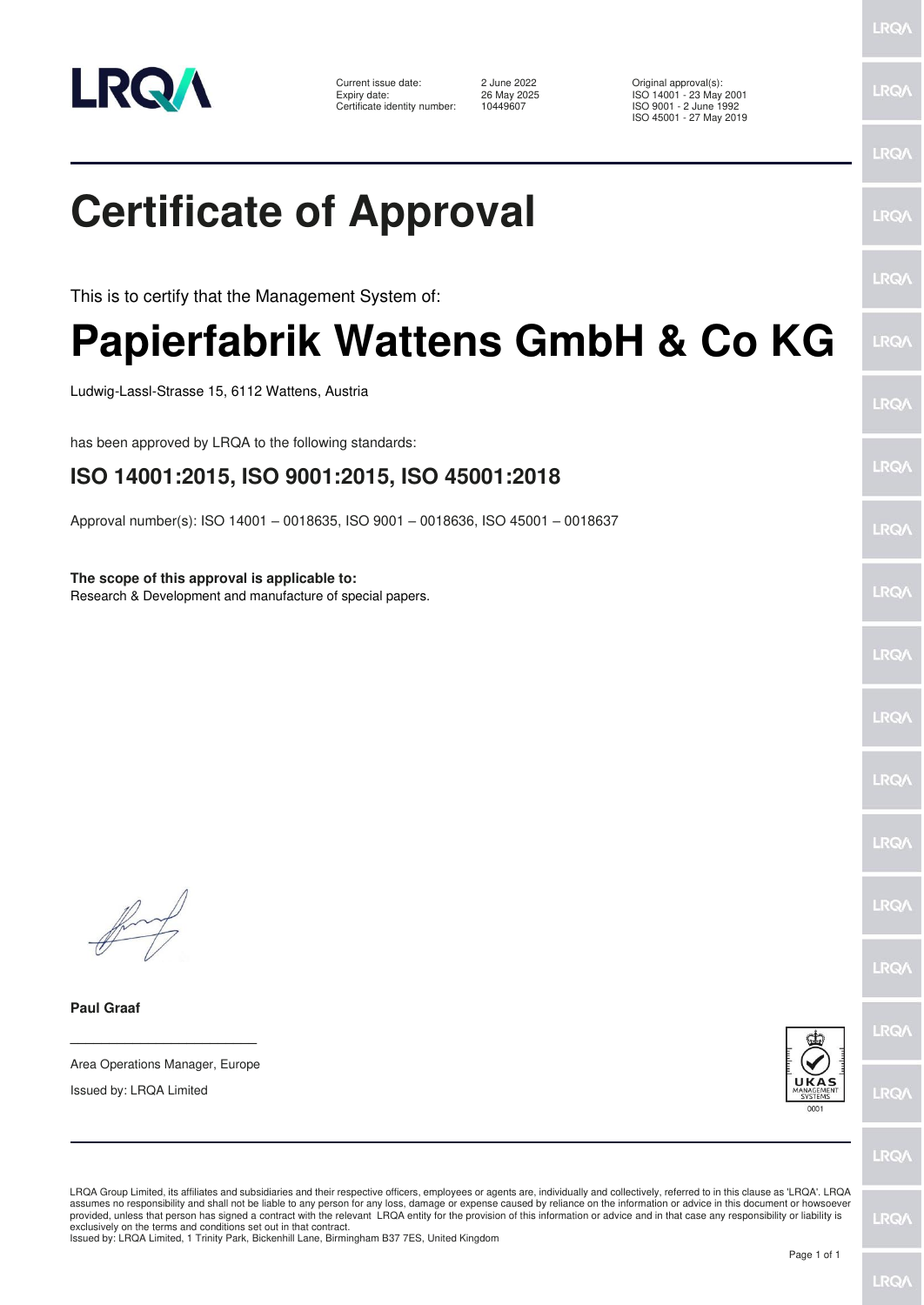

Current issue date: 31 January 2022 Original approval(s): Expiry date: 31 May 2024 ISO 50001 - 1 June 2015 Certificate identity number: 10424929

This is to certify that the Management System of:

## **Papierfabrik Wattens GmbH & Co KG**

Ludwig-Lassl-Straße 15, 6112 Wattens, Austria

has been approved by LRQA to the following standards:

#### **ISO 50001:2018**

Approval number(s): ISO 50001 – 0019247

**The scope of this approval is applicable to:**

Research & Development and manufacture of special papers.

**\_\_\_\_\_\_\_\_\_\_\_\_\_\_\_\_\_\_\_\_\_\_\_\_**

**Paul Graaf**

Area Operations Manager, Europe Issued by: Lloyd's Register EMEA Niederlassung Wien for and on behalf of: LRQA Limited



LRQA Group Limited, its affiliates and subsidiaries and their respective officers, employees or agents are, individually and collectively, referred to in this clause as 'LRQA'. LRQA assumes no responsibility and shall not be liable to any person for any loss, damage or expense caused by reliance on the information or advice in this document or howsoever provided, unless that person has signed a contract with the relevant LRQA entity for the provision of this information or advice and in that case any responsibility or liability is exclusively on the terms and conditions set out in that contract.

Issued by: Lloyd's Register EMEA Niederlassung Wien, Opernring 1/R/741-744, 1010 Wien, Austria for and on behalf of: LRQA Limited, 1 Trinity Park, Bickenhill Lane, Birmingham B37 7ES, United Kingdom

LRQ/

**LRQ/** 

LRQ/

LRQ/

LRQ/

LRQ/

LRQ/

LRQ/

LRQ/

LRQ/

LRQ/

LRQ/

**LRQA** 

LRQ/

LRQ/

LRQ/

LRQ/

**LRQ/** 

LRQ/

**LROA** 

LRQ/